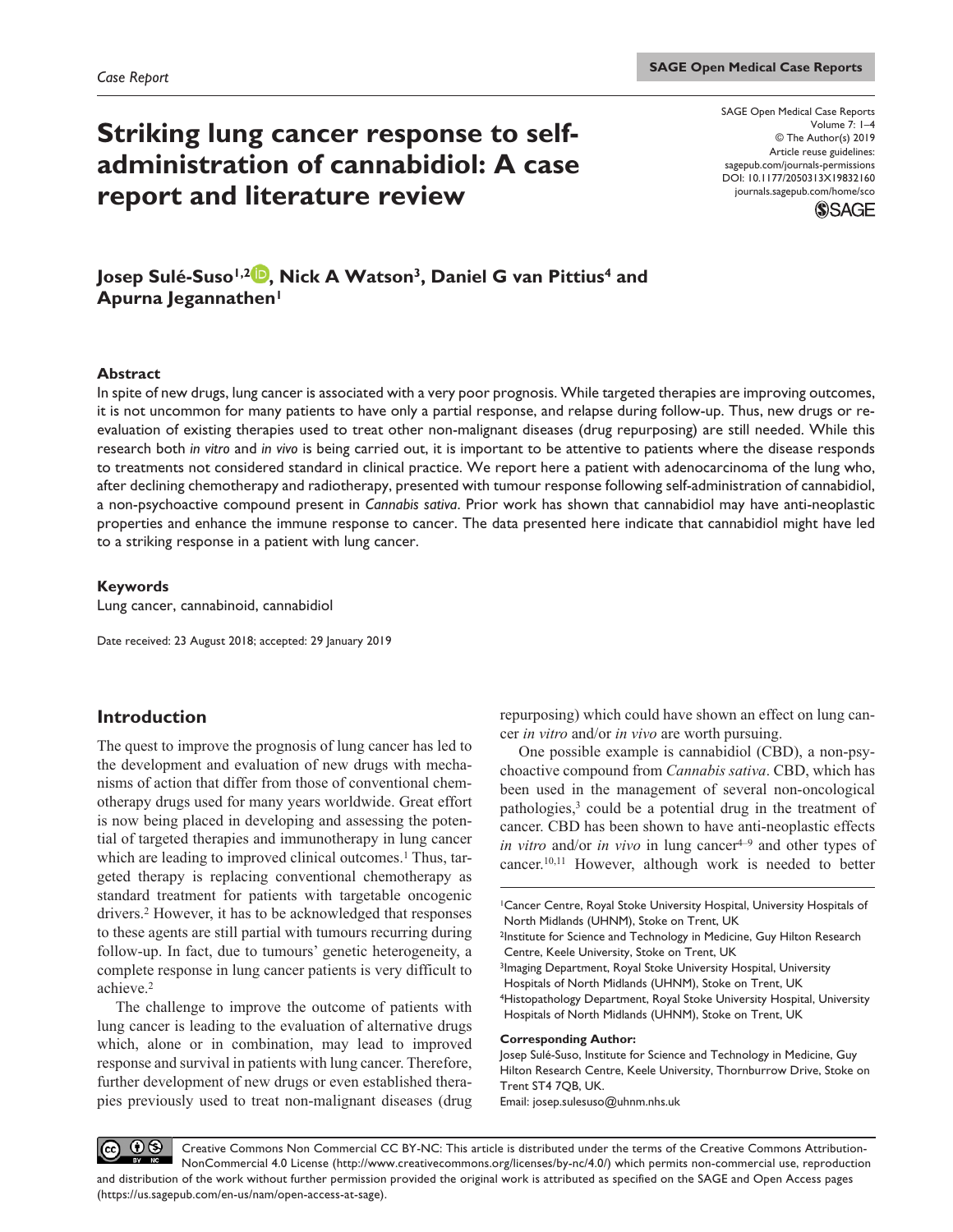$(a)$  $(b)$ 

**Figure 1.** CT scan image at diagnosis: (a) irregular rounded tumour seen in the periphery of left lower lobe, and (b) prominent multiple scattered mediastinal lymph nodes.

understand the mechanism/s of action of CBD both *in vitro* and *in vivo*, it is worth identifying any possible cases of patients with lung cancer whose disease responds to this drug. On this basis, we present here the case of a lung cancer patient whose tumour markedly responded to CBD.

## **Case**

In October 2016, an 81-year-old man with chronic obstructive pulmonary disease (COPD) presented to his general practitioner with a 3-week history of increasing breathlessness but no cough. A chest radiograph identified a shadow in the lower zone in the left lung, and subsequent CT scan confirmed the presence of a  $2.5 \times 2.5$  cm mass in the lower left lung and multiple mediastinal lymph nodes (Figure 1(a) and (b)). The patient underwent an endobronchial ultrasound guided biopsy of the paratracheal lymph nodes which revealed lung adenocarcinoma (T1c N3 M0). Tumour cells were strongly positive for CK7, thyroid transcription factor-1 (TTF-1) and with moderate focal expression of estrogen receptor (ER). They were negative for CK20, S100, PSA, CD56, synaptophysin and chromogranin. The tumour was negative for epidermal growth factor receptor (EGFR) and anaplastic lymphoma kinase (ALK) mutations.

His previous medical history was COPD, diet controlled diabetes, and cancer of the prostate treated with radical prostatectomy in 2004 and in remission. He was not on regular medication and had no history of drug allergies. He was a retired salesman. There was no previous history of asbestos exposure. He was an ex-smoker (around 18 cigarettes daily for around 15 years) having stopped smoking 45 years ago. His ECOG performance status was 1. Physical examination was unremarkable.

The patient was offered chemotherapy and radiotherapy, but he declined as he was in his 80s and did not want any treatment that could adversely affect his quality of life. The decision was made to follow the patient up but without active treatment.

A CT scan in December 2016 showed that the lung mass had increased in size to  $2.7 \times 2.8$  cm though the mediastinal and left hilar lymph nodes had not changed in size. The patient was offered treatment but again declined. A chest X-ray in July 2017 showed progressive changes in the left lower zone but no significant collapse or effusion evident. The patient had a further CT scan in November 2017 which revealed near total resolution of the left lower lobe mass with only a small area of residual spiculated soft tissue remaining  $(1.3 \times 0.6 \text{ cm})$  and a significant reduction in size and number of mediastinal lymph nodes (Figure 2(a) and (b)). The patient underwent another CT scan in January 2018 which showed stable appearances of the small residual opacity in the left lower lobe and mediastinal lymph nodes.

On further questioning, the patient stated that he had started taking CBD ("MyCBD") oil 2% (200mg CBD in 10mL) from the beginning of September 2017. He took two drops (0.06mL, 1.32mg CBD) twice daily for a week and then nine drops (0.3mL, 6mg CBD) twice daily until the end of September. Following the November 2017 CT scan, the patient started taking nine drops twice daily but had to stop around a week later. The reason behind this was that the patient did not like the taste and caused him slight nausea. He was never physically sick. There were no other changes in the patient's diet, medication or lifestyle from September 2017. Informed written consent was obtained from the patient.

## **Discussion**

The data presented here may indicate that CBD led to a partial tumour response in a patient with histologically proven adenocarcinoma of the lung. Various possible mechanisms of action leading to this objective response might be postulated.

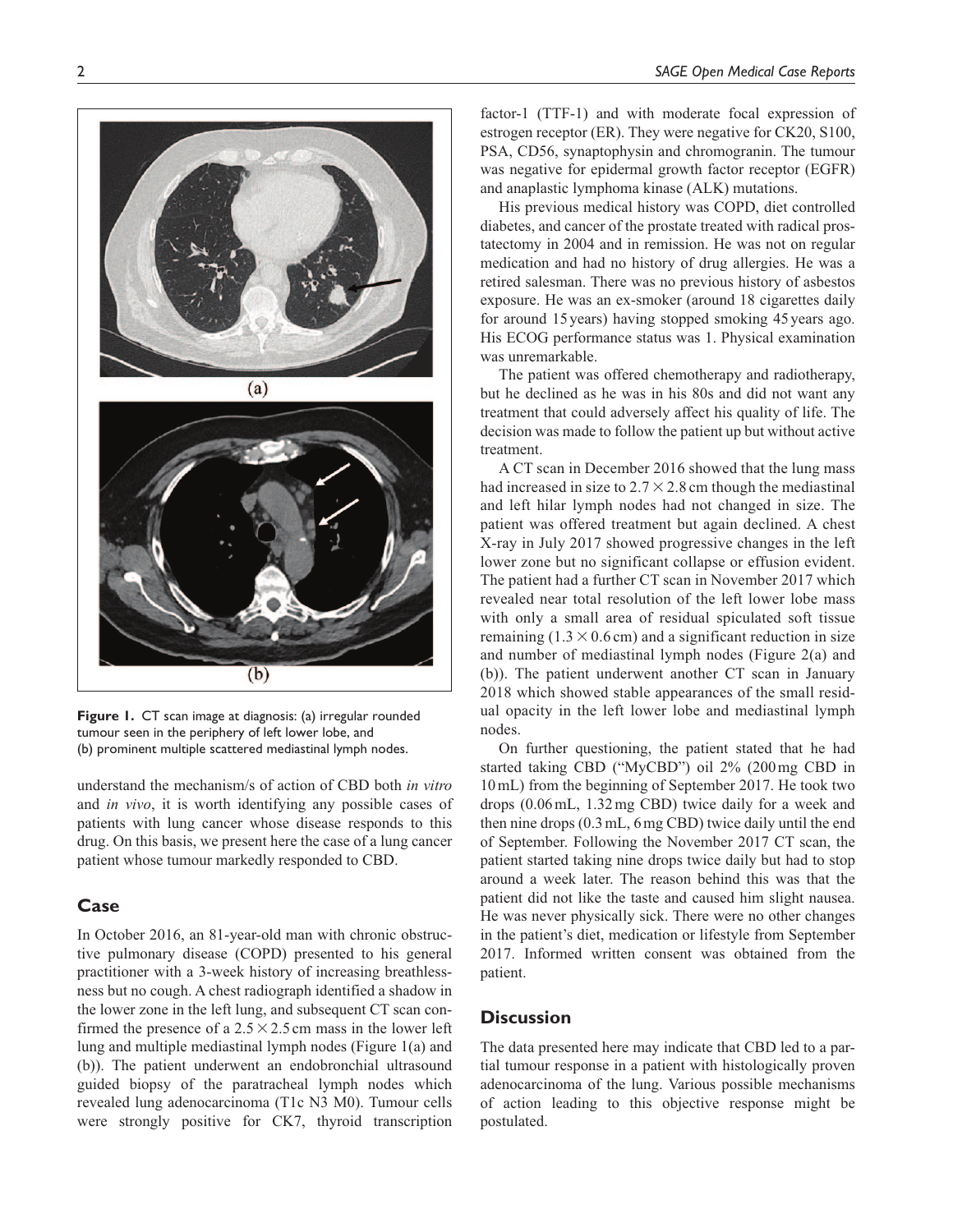

**Figure 2.** CT Scan image following the patient taking CBD: (a) marked regression of the left lower lobe mass leaving a small irregular residual linear band, and (b) striking regression of the mediastinal lymph nodes.

It has been described that CBD can act on tumour cells, directly or indirectly, through different pathways and that these effects might vary in different tumour cells. CBD acts as an inverse agonist for CB2 receptor and an antagonist for CB1 receptor.12 However, CBD has low affinity to either CB1 or CB2 receptors.<sup>9</sup> In addition, CBD has anti-cancer effects acting as an agonist for the transient receptor potential vanilloid (TRPV) 1 and 2 leading to changes in intracellular Ca2+ levels.5,13

It is also reported that CBD can induce apoptosis in cancer cells via the production of reactive oxygen species (ROS), caspase activation<sup>4,13,14</sup> and activation of  $p53$  dependent apoptotic pathways in cancer cells<sup>14,15</sup> and down-regulation of mammalian target of rapamycin (mTOR) and cyclin D1.16 CBD can also upregulate TNF/TNFR1 and TRAIL/ TRAIL-R2 signalling by modulation of both ligand and receptor levels followed by apoptosis.14 Furthermore, CBD inhibits human umbilical vein endothelial cells (HUVEC) endothelial cells migration, invasion and sprouting in vitro, and angiogenesis in vivo through down-modulation of several angiogenesis-related molecules.17

From the immunological point of view, CBD significantly inhibits the recruitment of tumour-associated macrophages (TAM) in primary tumour stroma and secondary lung metastases.12 CBD enhanced the susceptibility of cancer cells to adhere to and subsequently be lysed by Lymphokine-Activated Killer (LAK) cells, with both effects being reversed by a neutralizing ICAM-1 antibody.9

Based on these data, it is clear that several factors may have been involved in this patient's response to CBD. However, although significantly lower potency in nonmalignant cells has been described,<sup>18</sup> the effects of CBD on non-malignant cells has yet to be fully assessed.

## **Conclusion**

In summary, the data presented here indicate that CBD may have had a role in the striking response in a patient with histologically proven adenocarcinoma of the lung as a result of self-administration of CBD oil for a month and in the absence of any other identifiable lifestyle, drug or dietary changes. Further work is needed both *in vitro* and *in vivo* to better evaluate the various mechanisms of action of CBD on malignant cells, and its potential application in the treatment of not only lung cancer but also other malignancies.

### **Declaration of conflicting interests**

The author(s) declared no potential conflicts of interest with respect to the research, authorship, and/or publication of this article.

## **Ethical approval**

Our institution does not require ethical approval for reporting individual cases or case series.

#### **Funding**

The author(s) received no financial support for the research, authorship, and/or publication of this article.

## **Informed consent**

The patient described herein had given consent to the use of deidentified patient data for use in research and education. Written informed consent was obtained from the patient for his anonymized information to be published in this article.

## **ORCID iD**

Josep Sulé-Suso **https://orcid.org/0000-0003-0598-737X** 

#### **References**

1. Rotow J and Bivona TG. Understanding and targeting resistance mechanisms in NSCLC. *Nat Rev Cancer* 2017; 17(11): 637–658.